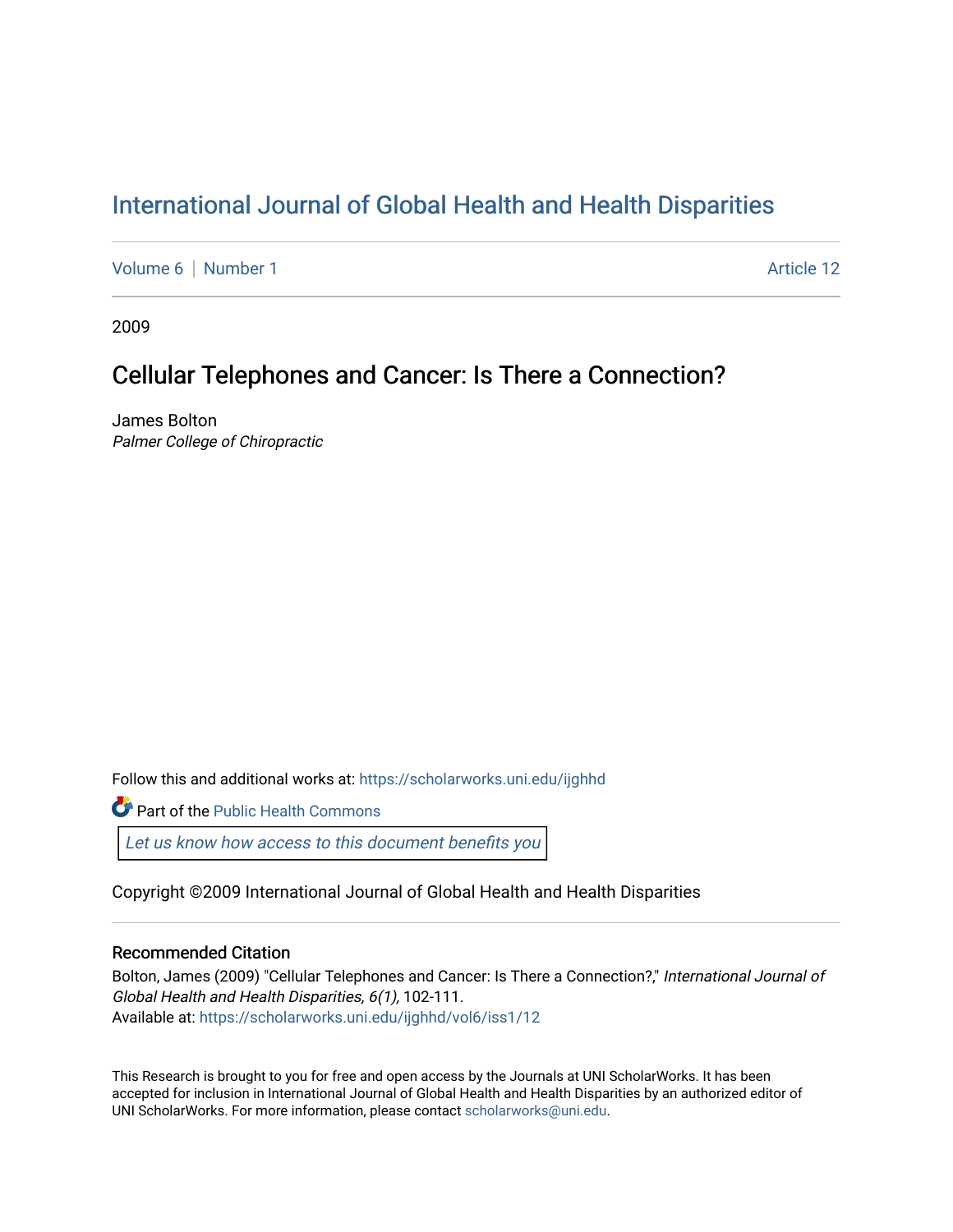# **CELLULAR TELEPHONES AND CANCER: IS THERE A CONNECTION?**  Bolton: Cellular Telephones and Cancer: Is There a Connection?

James Bolton, D.C. Palmer College of Chiropractic

## INTRODUCTION

Cellular telephones have been accused of causing brain tumors for years, but none of the studies that have been published have proven there is a link. The tumors that have been researched include parotid gland tumors, acoustic neuromas, and acoustic gliomas, to name a few. Wireless cellular phone usage has been increasing over the past few years, and some European countries are said to have a penetration rate of over 100%, "which is to say there are more subscribers than inhabitants"<sup>2</sup>. Wireless technology emits electromagnetic energy (AKA microwave radiation or radiofrequency radiation), and sources include not only cellular telephones, but also cordless phones in the home, Bluetooth devices, and others wireless devices.

These cancers possibly caused by an unknown dose of radiofrequency fields, or some other unknown biological mechanism, are a concern because of the huge number of cellular phone users around the world today. Children are increasingly users of cell phones and the effect of electromagnetic energy on this population is unknown, and the research on them is fraught with ethical concerns. According to one paper, and an industry research institute in Taipei, there were 2.3 billion mobile phone subscribers in 2006 worldwide2. With this number increasing every year and an estimated 3.3 billion users expected by 2011 , if there is any possibility the wireless phones cause tumors in the brain, the implications for public health policies would be extensive, expensive, and monumental in scale and impact. Acoustic neuroma tumors are very slow growing<sup>6</sup> and one common sign, a loss of hearing in one ear, may not be recognized or diagnosed as an acoustic neuroma until years after the hearing loss is first noticed. All tumors in the brain are of course a concern to humans, so this link, or lack thereof, is important to demonstrate.

This paper focuses on several research papers that are primarily case-control or cohort studies. The papers will be reviewed for sample size, controlling for confounders, addressing biases, and the author of this paper will express his opinion about the quality of each study and answer the following research question: do cellular telephones play a role in the formation of tumors of the brain, and if they do, what can people do to limit the risk.

## LITERATURE REVIEW

Literature search was conducted by hand using the Sadetzki et al references. I selected articles that were published in the last few years when possible, or chose articles based on the title mentioning brain tumor, and the availability of the entire article for review.

The first study reviewed was a case-control study conducted in Israel by Sadetzki et al<sup>1</sup>. The methods were based on the international INTERPHONE study conducted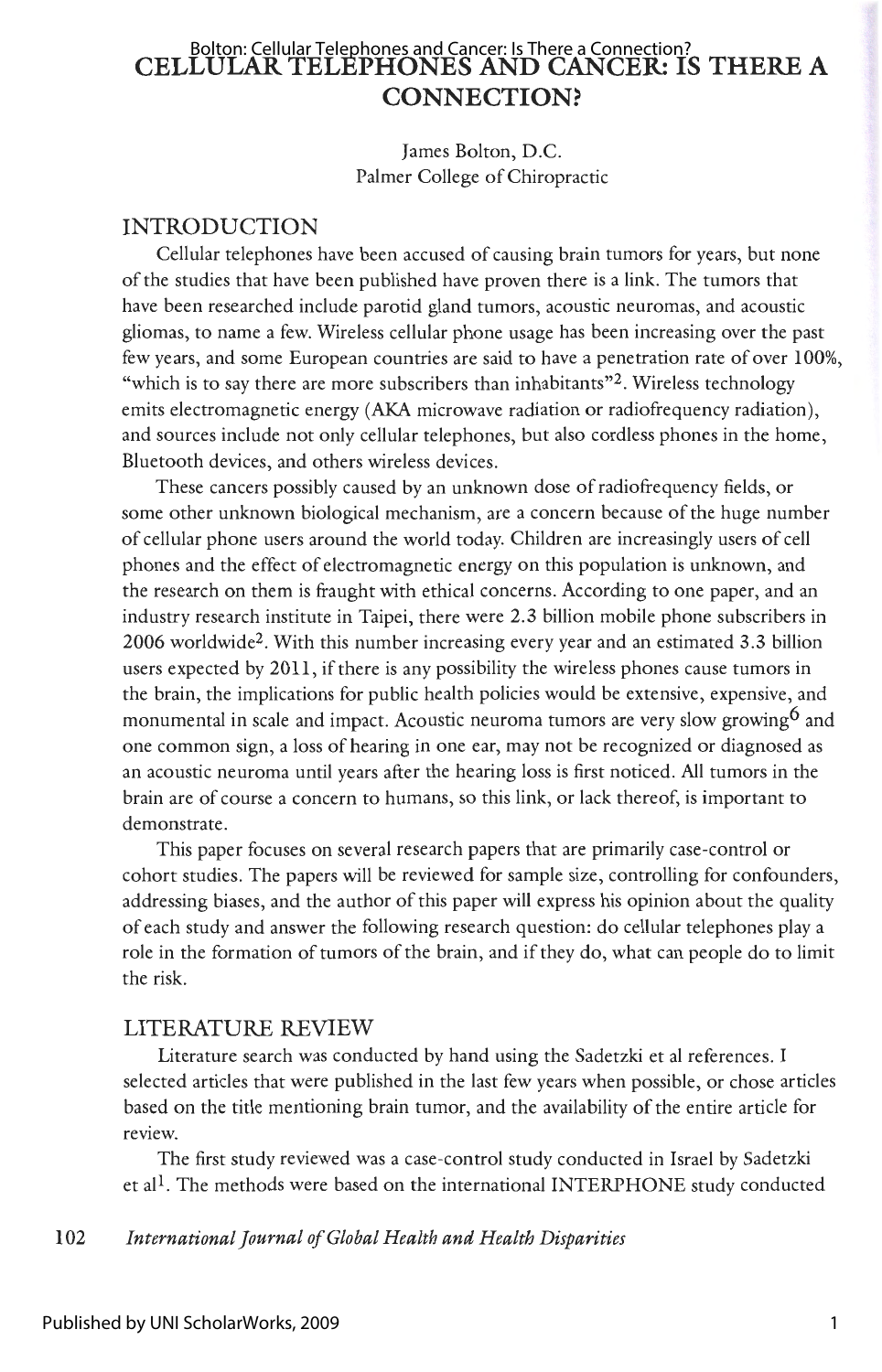in 13 countries European countries, including Israel. The sample size had 531 eligible and 460 participants in the cases group. The controls group had 1920 eligible and 1266 as participants. The participants were aged 18 or older with the mean age in cases being 53.3 and in controls 59 .3 years of age. Cases were identified retrospectively and all diagnoses were confirmed by a single physician. Using a single physician may lead to selection error, and was not controlled for. The authors controlled for bias by randomly selecting controls from the National Population Registry, and matched controls to cases. There is specific exclusion criteria listed, which lends to external validity, and controls for selection bias. While the parotid gland tumor may be a rare disease, there should have been some type of control to limit possible selection bias with the cases. International Journal of Global Health and Health Disparities, Vol. 6, No. 1 [2009], Art. 12

Participants were asked if they were "regular users" of a cellular phone, and asked to identify in a journal all of the cellular phones they had used and the usage of those phones. This allowed for some recall bias and was controlled with the cases by looking at exposures up to one year prior to their diagnosis.

The authors controlled for participant bias by conducting short telephone surveys about cellular phone use with subjects who refused to participate. They controlled for the possibility that response rates were influenced by cellular phone use. All of the cases were matched to at least one control, and 75% had two controls. The time between the interviews of cases and controls was limited to 1 year, for 98% of the sample. The interviewers were asked to rate the participants' cooperation and recall of cellular phone use, and 95% of interviewers rated the cases and controls as "very" or "fairly good". The bias of the interviewers was not controlled for. Bias controls were discussed in the Discussion section and they discussed what impact the different types of bias or error could have on the data.

The question most cell phone users should be asking is "what does the evidence say?" and it is reported there is an increased odds ratio in the highest categories of use. There is a dose-response relationship across all the different exposure measures. There are several studies that suggest there is an increased risk among cellular phone users who began their phone use 10 or more years in the past. One of these is a review article by Hardell et al.<sup>4</sup> Most studies do not find an overall association between cellular phone use and an increased risk of tumors.

There is discussion about the amount of use over years, the total length of use in years, and the amount of energy emitted by the cellular phones in a city vs. rural setting. The authors say causality cannot be drawn from a single epidemiologic study. They explain their recommendations for further studies and give support to precautionary approaches currently used by most scientific communities and governments.

I think this study was done well. They were mostly detailed in their descriptions of patient selection, exclusions, methods, and results. The discussion brought in other studies to support their findings, and they clearly discussed bias and error in their study. They did not make wild conclusions to support any personal beliefs and even listed their funding sources.

The second study, by Lonn et al,<sup>2</sup> discussed the same disease, i.e. parotid gland tumor, but looked at populations in Denmark and Sweden. It was a population-based case-control study in both countries with usage of cellular phones dating back to the late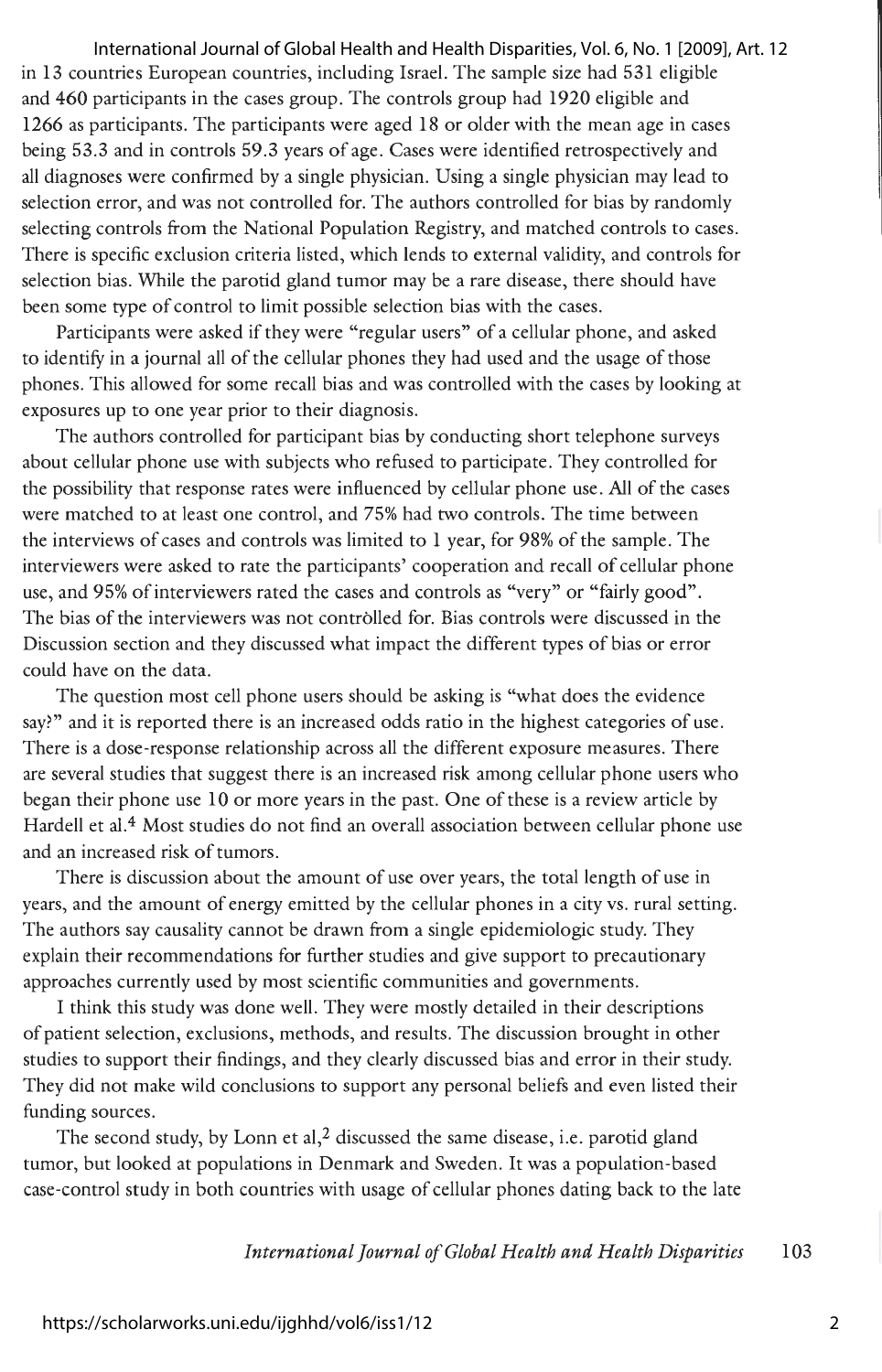Bolton: Cellular Telephones and Cancer: Is There a Connection?<br>1980s. This makes the people of these countries suitable participants in a case-control study. The Denmark group had 26 cases of malignant parotid tumor to 77 controls, while the Swedish group had 34 cases of malignant parotid tumors to 604 cases and 112 benign parotid tumors to 321 controls.

Like the first study, the authors listed the potential bias and errors they encountered or expected, explained what they did to control for it, and hopefully were successful in their efforts. Some of the error or bias is discussed here. The same core study protocol was used in Denmark and Sweden allowing similar study procedures for both groups of data, controlling for systematic error. The interviews conducted with participants were structured and interviewers in both countries attended the same training workshop to minimize the risk of interviewer bias. There was an explanation given for how selection bias may have occurred, and how they controlled for it. The recall bias of participants was acknowledged. People appear to overestimate their cellular phone use and this may create misclassification error, and may have affected the results. The nonparticipation among controls may have been another source of bias. These latter two errors/ bias' are likely controlled with statistics since they are random errors, vs. systematic errors.

This study did not conclude there was any association between cellular phone use and the risk for parotid gland tumors, malignant or benign. The authors specifically state their results do not associate hours of use or number of calls with disease risk. They mention all studies published as of July 2006 have relatively few long term users, i.e. over 10 years of use. They do not believe their results "support the hypothesis that exposure to radiofrequency electromagnetic fields from mobile phones increases the risk of malignant or benign parotid gland tumors. "<sup>2</sup>They do acknowledge mobile phones possible carcinogenic effect can not be excluded, especially after long term use, more studies are needed.

Schoemaker et al<sup>3</sup> performed six population-based case-control studies in four Nordic countries and the UK who were among the first countries in Western Europe to have mobile phones and widespread use of the devices. Long-term use studies are particularly suited for these countries. This study dealt with the risk of acoustic neuromas. The proximity of the acoustic nerve to a mobile phone headset should increase the risk of acoustic neuroma if the mobile phone headsets are a factor in the cause of brain tumors.

The cases were chosen from appropriate centers treating cancer patients and the controls were randomly selected from the Nordic countries, from each study area, and in the UK controls were randomly selected from general practitioners' practice lists. Controls were matched to cases as well.

Some of the bias control was done by making sure controls had never been diagnosed with a brain tumor, training interviewers who administered personal interviews in addition to having the interview be computer-assisted. To control for recall bias photographs of phones were available to subjects, and 8 cases and 16 controls were removed from the analysis because they had received radiotherapy to the skull ten or more years prior to the reference date. The exclusion of the 24 subjects did not change the results though.

The conclusion was there is no increased risk of acoustic neuroma during the 10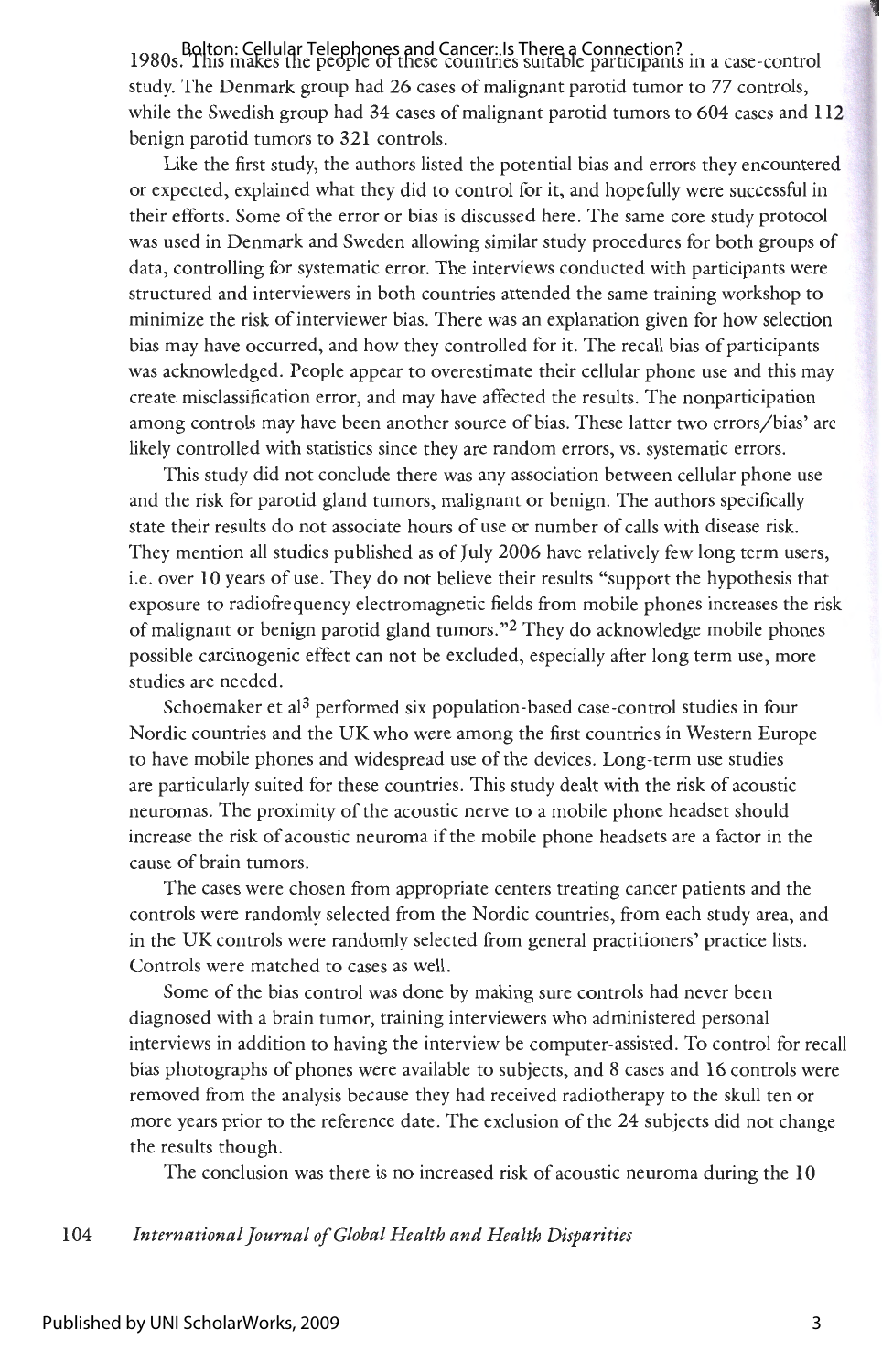#### International Journal of Global Health and Health Disparities, Vol. 6, No. 1 [2009], Art. 12

years since the first regular phone use but there is an increased risk of some sort after 10 or more years for tumor formation on the same side as phone use .. There was no trend in the risk with lifetime cumulative hours of phone use or cumulative number of calls. But, there was a relative risk of 1.2 (95% CI: 0.8, 2.0) for those who had cumulative hours of use 10 years or more prior to the reference date.

The significant finding for all of us who use cellular phones is that 89% of cases and 24% of controls responded positively when asked if they suffer from any loss of hearing. The cases reported the hearing loss began on average 5.5 years prior to their diagnosis. If you experience hearing loss in the ear you use for your phone, don't be alarmed, but definitely keep an eye on what is occurring. The risk of acoustic neuroma is increased for those who have hearing loss that is not explained by something else. The acoustic neuroma is a slow growing tumor as well.

The authors make similar conclusions as the previous article that there is "no significantly raised risks in relation to number of years of use, time since first use, cumulative hours of use or cumulative number of calls, or separately for analogue or digital phones."3 They do mention there is a significantly raised risk for those who reported 10 years or more of ipsilateral phone use, but they don't give the confidence interval or p-value in the text of the article. The Odds Ratio for >10 years of use was 1.8 for lifetime use, and  $1.3$  for  $>10$  years since first use.

There is a sentence to take note of on page 847: "The six published studies that did not show evidence of raised risk had few long-term users."

The take home message appears to be there is no increased risk of acoustic neuroma in the first decade after beginning mobile phone usage, but there is an increased risk of tumors ipsilateral to phone usage totaling 10 or more years. The authors do mention this risk is "of uncertain interpretation. »3

Lonn et al<sup>5</sup> discusses the results of their study done in Sweden, where mobile phones were introduced in the late 1980s allowing the residents to be a good sample population for studying the association between use of mobile phones and the risk of glioma and meningioma, two of the most common intracranial tumors. This populationbased case-control study sampled Swedish residents aged 20-69 years who were diagnosed with glioma or meningioma from September 2000 to August 2002. There were 371 cases of glioma, 273 cases of meningioma, and 674 controls randomly selected and matched on age, gender, and residential area.

The selection of cases and controls was explained in detail in this study, including ICD-10 codes for the diagnosis of the tumors. The controls were grouped in 5-year groups and were selected to cover the required number of controls to case determined by the "INTERPHONE STUDY ( one per brain tumour case, two per acoustic neuroma case, and three per parotid gland tumour case)."5 The authors note the average time between diagnosis and identification of the tumour was shorter for glioma cases.

The attempt to control the bias and errors was mentioned first under Data collection. There was an interviewer-training workshop held for all interviewers, with regular refresher meetings held nationally. The personal interview with the computer was done to aid in recall of the type of phones used and recall of other risk factors. There is mention the interview with people took about 45 minutes, while interviews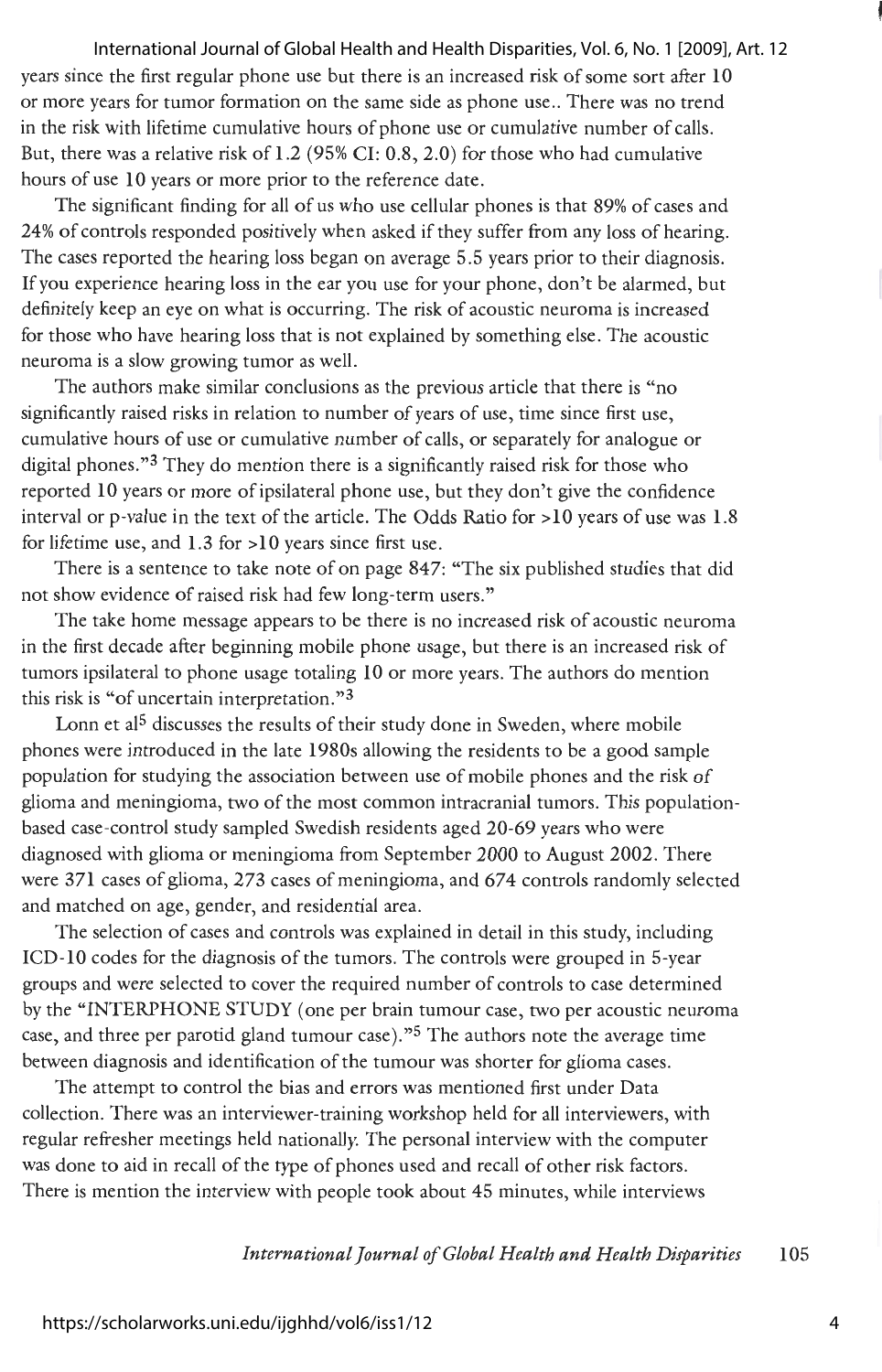with glioma and meningioma cases took on average 2-3 minutes longer. All contacts and personal interviews were done by trained nurses and a psychologist. Recall bias was also controlled for by having pictures of different mobile phones, other key details about the phone, and date introduced. Selection bias control was detailed and primarily was attempting to get answers to several questions for all non-participants. Bolton: Cellular Telephones and Cancer: Is There a Connection?

Additional controls were separating the analysis of analog vs. digital telephones, defining terms, categorizing usage into groups of hours, cumulative number of calls, and separating into 3 groups the number of years of usage. The analysis was also separate for mobile phone use in urban and rural areas, particularly because there are some indications of higher power levels in rural areas compared to urban areas. The confounder discussed on pg 528 was "a family history of cancer or exposure from ionization radiation during medical examinations or treatment."

Lonn et al<sup>5</sup> discuss there was "no increased risk of glioma or meningioma, related to mobile phone use, regardless of tumor histology, type of phone, and duration of use. »5 For all subjects using their mobile phones in rural areas, there was no statistically significant result for any tumor. Two interesting facts were that mobile phone use was higher in men, especially long-term use, and meningioma is more common in women. These two facts may account for the lower proportion of mobile phone users among meningioma cases.5

The authors conclude their "Swedish study, which includes a large number of longterm mobile phone users, does not support the few previously reported positive findings and does not indicate any risk increases for either short-term or long-term exposures."<sup>5</sup> So, another study does not find a link between cellular phone use and brain tumor, but they cannot rule out a carcinogenic effect that might exist after a "very long induction time<sup>"5</sup> because it would remain undetected at the present time.

Most of the studies reviewed here have adults as the sample population and because children are increasingly users of mobile phones I thought it would be important and of interest to my readers to review a study of younger people. Soderqvist et al<sup>6</sup> performed a population-based study on 2000 subjects, divided between age groups, with 125 males and 125 females randomly selected to be in each age category. A questionnaire was mailed to the house of the subjects and a letter was included stressing the importance of an adult working with the child while completing the form. This is a type of recall bias.

This study had more detail in the statistical methods section than many of the other studies reviewed. This is helpful to judge the accuracy of their calculations and figure reporting. Although, I am still learning how to evaluate this.

The Swedish subjects reported phone ownership by 7 year olds at 7.3% which increased to 95% in the 14 year old group, which was also the group that reported the most frequent use and girls more so than boys. This number seems very high to me, but I am not raising my children the way most are. Another amazing fact was that 44.9% of subjects, age 7-14, reported regular usage.

A key factor in this study is that regular use is defined as >2 minutes per day. This definition is never discussed so it is hard to evaluate any validity or generalizability for 2 minutes being accurate. I wonder how much this small minute definition affected the numbers that were reported. It could skew the numbers either way, for good or bad.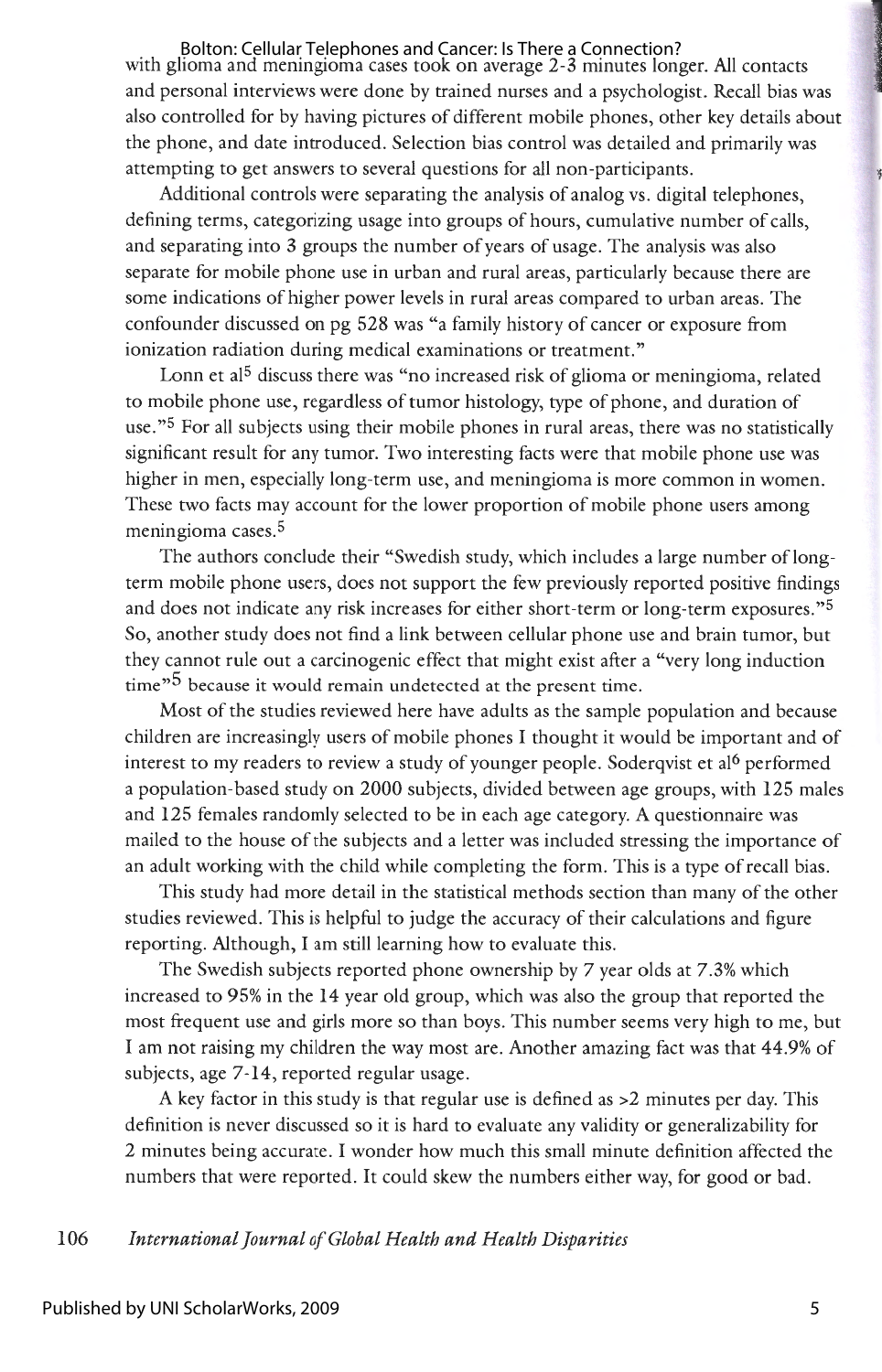#### International Journal of Global Health and Health Disparities, Vol. 6, No. 1 [2009], Art. 12

As we consider our mobile phone usage and may consider limiting it, we need to be cognizant of all the other sources of wireless technology and radiation. Wireless computer mouse, wireless stereo or home cinema equipment, wireless headphones, or walkie-talkies.

The authors do discuss the bias and errors possible in their study as well as the way they controlled for it in their discussion section. They do not make any conclusions about brain tumors but do mention use among children increases dramatically with age, especially among teenage girls who spoke on the devices for more minutes per day compared to boys the same age. The study was well done and I am glad I chose it for review.

Hardell et al<sup>7</sup> present data showing there is an increased odds ratio for brain tumors associated with cellular telephone use, analog, digital, and cordless. This paper was an additional publication from a study they had completed and written on already, a total of four prior papers. This paper had a further analysis of their data for different age groups, i.e. 20-29, 30-39, etc. up to 80 years of age. Because teenagers were not included in the sample there are no conclusions made about this age group, but there is an acknowledged need to study the effects of cellular telephone use on children.

The overall conclusion that there is an association between cellular telephone use and brain cancers seems to be valid looking at the tables and seeing so many odds ratios (OR) over 1. Some of the ORs are even over 2.0 and one as high as 5.91. The discussion reveals there are some small n's and therefore create higher ORs, but these are "elevated, but not significant, ORs." The greatest risk is shown to be in the 20-29 and 70-80 age groups. With a first exposure during the teenage years, the younger group may confirm there is a stronger effect of radiation exposure in the young, compared to an older population. This is supported by a study of the A-bomb survivors, say the authors.

An interesting note given that I am a chiropractor who believes there is a need to x-ray my patients. Will the need outweigh the risk? Will there be a need to x-ray someone who is younger than 13? Younger than 20 with no recent trauma?

The median time of use was 7 years for analog phones, 3 years for digital, and 5 years for cordless phones. There appears to be an increased risk for analog phone users, but cordless phones with a 10 plus year latency period were based on small n's, so the conclusion here is not as strong. The digital phones have not been in use long enough to make any firm conclusions, but the authors note no users had used digital phones for more than 10 years.

The authors control for confounding in their analysis, and mention the inherent bias in case-control studies, i.e. recall and observational bias, are unlikely in this study given the prevalence of the cancers ipsilateral to phone use side. The study was done ok, but I'm not convinced of the risk given the other papers I've read.

One last note of interest to everyone who might visit a dentist. Since we take our children to the dentist and they get x-rays, I want to express my caution, in light of this quote from the authors. "For brain tumors after medical and dental x-rays to the head, the strongest effect seems to be before age 20."7

Johansen et al $8$  is a retrospective cohort study of cancer incidence conducted in Denmark of all cellular telephone users during the period of 1982 to 1995. The authors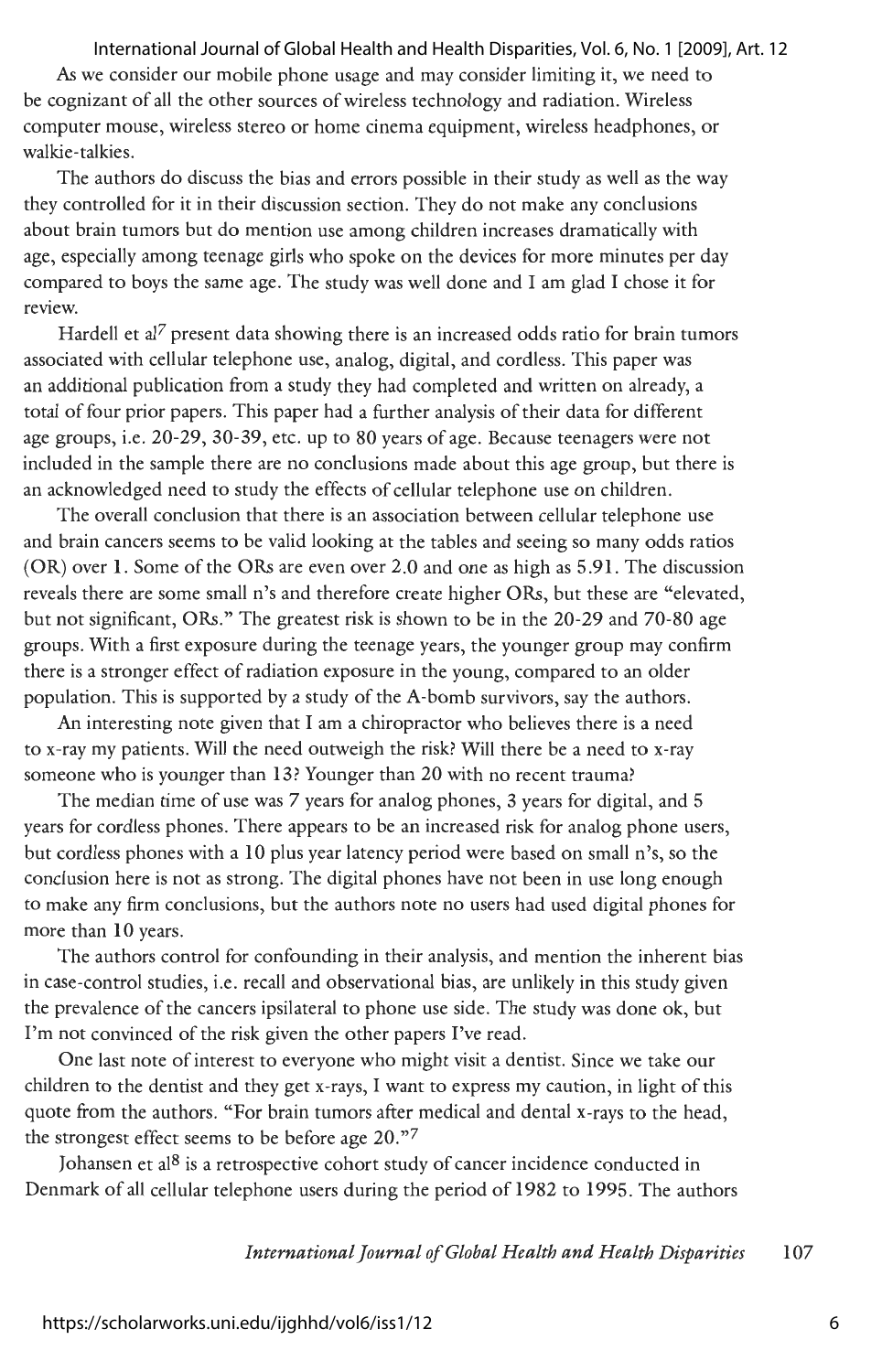had access to the cellular providers' records and after evaluation and exclusion of certain Bolton: Cellular Telephones and Cancer: Is There a Connection? subscribers according to pre-established criteria, the existing list of subscribers was compared to a national data base for cancer incidence. This study is the first nationwide cancer incidence study of cellular telephone use looking for support for the hypothesis that there is an association between cellular telephone use and site-specific cancer incidence.

Beginning with a total 723,421 subscribers the final cohort consisted of 420,095 cellular telephone users, 357,550 men and 62,545 women. The median male age was 37.4 years and median female age was 38.4 years.

There is very little mention of bias control or confounding control. There is a comment that because the records of cellular telephone subscribers was compiled before the cases of cancer occurred in the cohort members and because the national cancer registry information was compiled independently of any company files, the possibility of observation or recall bias should be minimal. The authors mention one strength of their study is the large number of subjects allowing more than one million person-years of follow-up. The sample consisted of about 15% of the adult Danish population. The authors also list their ability to list the cancers according to location and morphology as a strength.

Some things I found noteworthy regarding RF radiation are that the RF radiation does not have the ability to remove electrons from atoms or molecules, and is therefore not an ionization causing radiation. RF radiation is called "non-ionizing" and therefore different from x-rays and gamma rays which are known to be genotoxic and known to damage DNA through free-radical formation.<sup>8</sup> There is mention of a study conducted on Motorola workers who were engaged in cellular telephone manufacturing and testing that showed no association between RF exposure and cancers of the brain and nervous system. Of all populations we might expect to see some link between cellular telephone usage and cancer in, the employees who make the phones would be high on the list.<sup>12</sup> Their exposure dose is potentially higher for a longer time period than consumers. The authors state that RF signals are "unlikely to cause gene mutations, the biologic process underlying a possible association between exposure to cellular telephones and the risk of cancer has been proposed to be a thermal or non-thermal mechanism that promotes tumor growth."<sup>8</sup>

A few conclusion comments made in the paper state there is no significant risk associated with cellular telephone usage and cancers. "The absence of an excess risk was seen not only for the rapidly growing tumors such as gliomas but also for the less aggressive tumors such as meningiomas and acoustic neuromas. "<sup>8</sup>Tumors of the pituitary gland and pineal gland do have a non-significant increase, and these areas are usually exposed to the RF radiation of mobile phones. There does not seem to be any difference in cancer risk between using analogue or digital systems.<sup>8</sup>While there was a slightly increased risk of testicular cancer in cellular telephone users, it was not linked to cellular telephone usage, but rather to socioeconomic status and being male, obviously.

This paper was published in 2001 and did not include much discussion on heavy users of cellular telephones and therefore could not deny with confidence the possibility of a carcinogenic effect on brain tissue.<sup>8</sup>Other papers in this review were published after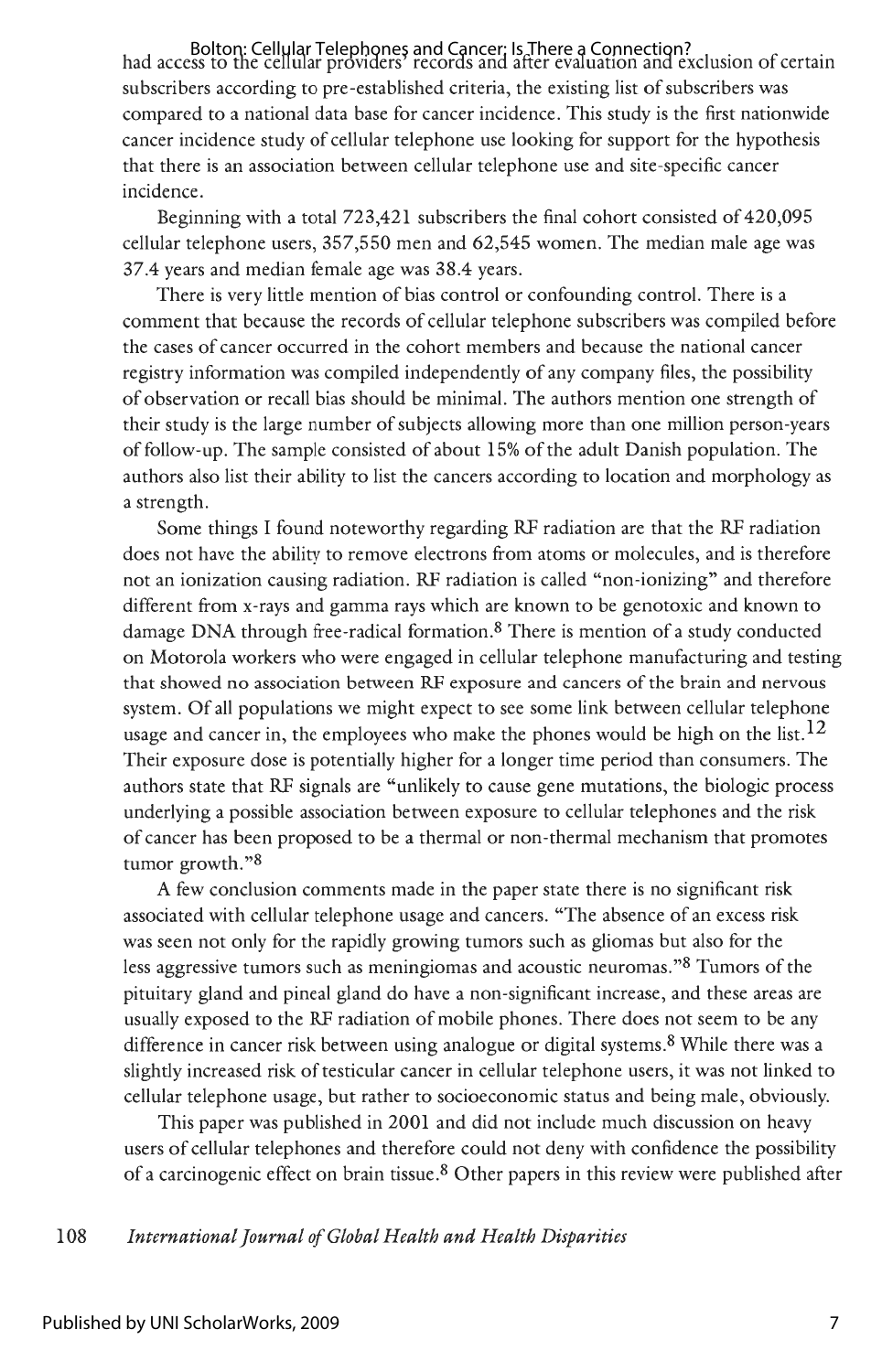this one, and included discussion of users of more than **10** years. This paper though does a good job of discussing the risk association and the variety of cancers experienced in the sample population. I think the study was done well, but other studies in this review are better. International Journal of Global Health and Health Disparities, Vol. 6, No. 1 [2009], Art. 12

Schuz et al<sup>9</sup> is a follow-up to the Johansen et al study, based on the same sample population, and investigates the cancer risk among Danish cellular telephone users followed for up to 21 years. It was a not a new study, but I think worthwhile in the scope of this paper to see if there is a link between cancer and RF radiation. The comment is made that during operation, cellular telephones emit "radio frequency electromagnetic fields that can penetrate 4-6 cm into the human brain"9 but there is no evidence to suggest an increased risk of tumors among users of less than 10 years, and only 2 of 10 studies found a statistically significant risk among users of 10 or more years.

The mean time for cellular phone use in the sample was 8.5 years while the maximum was 21 years. Regular use was defined as one call per week over a 6 month or more period. The other demographic data remained the same because the sample did not change.

There is more discussion in this paper of trying to control for misclassification of exposure, generalizability, and the effect of attenuation of relative risk. Through all the comparison and analyzing of the data, the authors are confident they have controlled for the bias and misclassification of exposure that might have occurred in their study.

A key point to mention is the authors conclude there is still no increased risk of brain tumors of various types among cellular telephone users. Importantly, there "was also no increased risk of brain tumors and leukemias observed among the 56,648 persons whose subscription to cellular telephone service was greater than 10 years."9 There was a survey done in the United States that found only 48% of cellular telephone users were the sole user of their phone.<sup>8</sup> So while there was no increased risk noticed among the 56,000 plus users, I would ask how many of them were high usage users during those 10 years? Higher economic status individuals were among the first users of cellular phones, and there is a possibility they may not be the sole user of their cellular telephone.

I think this paper is on par with the first one done by 4 of the authors of this paper. There is still not enough discussion of the bias and confounders control, compared to some of the first papers reviewed, but this is a good paper to add to my overall knowledge on the subject of cellular telephone use and cancers. Having a good balance of information is important with any topic, and being informed is priceless compared to making a mistake and alarming friends or patients.

Lonn et al<sup>10</sup> discuss the output power associated with using cellular telephones and compare the power output between urban and rural usage . The amount of power output is important to consider in the discussion of cancer related to cellular telephone usage because if there is a risk among certain usage patterns, it could help each user modify their usage to reduce their cancer risk.

A cellular telephone power output changes frequently during a conversation and is influenced by the distance to the base station, the location of the user inside or outside a building, barriers between the phone and the base, and whether the user is moving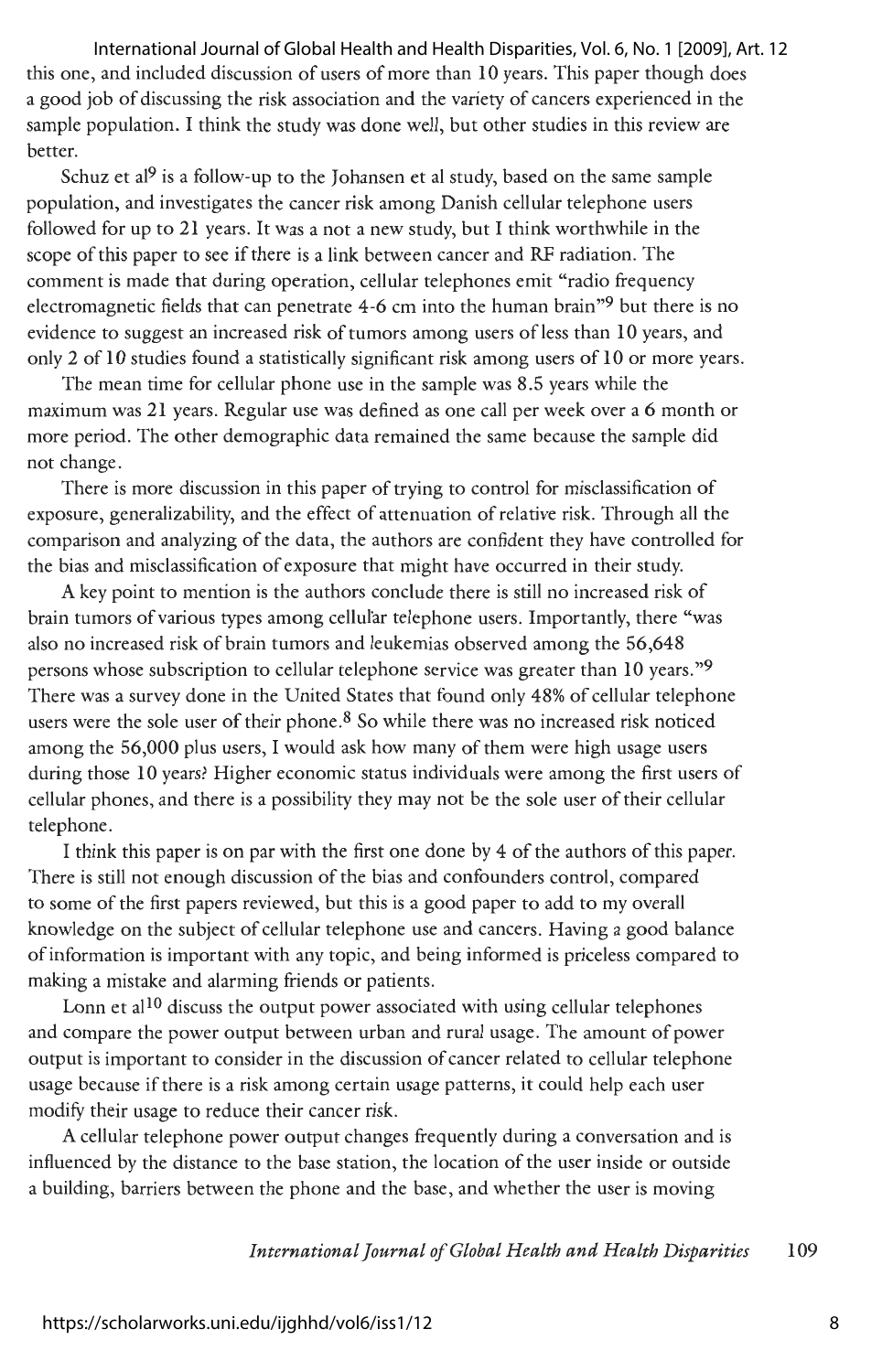or not. When a user moves the signal is transferred between towers and this is called a Bolton: Cellular Telephones and Cancer: Is There a Connection? handover. The power output of cellular phones is generally highest during a handover.  $10$ 

While base towers are more densely located in cities, and sparsely located in rural areas, the output power is not always lower in the cities. Depending on the number of calls handled by one tower, the need to have phones operate at a higher output level could exceed that of the rural telephone user. In addition, work calls, primarily made in the cities, are typically longer than personal telephone calls.<sup>10</sup>

There is no clear conclusion to make from this one study that looked at one week's cellular telephone usage in 4 different areas in one country. The authors state more studies are needed which hopefully will be possible.

## SUMMARY AND CONCLUSIONS

The idea of cancer being caused, or influenced, by using a cellular telephone is a concern for me, and probably for all of us. The scientific evidence is not clear, but all the negative findings can not be considered conclusive. There is still not enough evidence to rule out a possible link, especially for long term or heavy users because cancers are likely dose-dependent and several are slow-growing.

While Johansen et al and Schuz et al do not report a link between phone use and cancer, other studies appear to find an increased odds ratio for cancer<sup>3,4</sup>. There is disagreement among the researchers looking at the INTERPHONE study data.

It is clear the cellular telephone emits RF radiation and it is absorbed by tissue in close proximity to the signal. This radiation differs from x-rays and gamma rays which are known to cause problems such as cancer in exposed individuals.

To err on the side of caution regarding cellular phones is a wise course especially given the huge economic impact of the cellular telephone industry and the possibility of the industry's influence on studies. Also, caution until evidence proves there is no link is a good decision for anyone with children, because of the unknown effects on the developing brains and nervous systems.

I believe people should limit their cellular telephone use while traveling because of the increased power output while in the rural areas and during handovers between cell towers. Talking on the cellular phone for work may be unavoidable, but unless absolutely impossible, I would recommend using a land-line to limit exposure to the RF radiation for long periods of time. Knowing many people have only cellular telephones makes it difficult to advise against children using the phones. If a family can only afford a cellular telephone the decision to allow children to use the cellular telephone becomes difficult because of the importance for kids to interact with family members or friends who may not live close by.

For myself, I can't make any definite statement based on the review of the articles I have done so far. An increased odds ratio of less than 2 doesn't seem too bad, but then again, any increased risk is increased. I think the larger concern personally is accumulated exposure over 10+ years for my children and me. To allow my children to use our cellular telephones has become a harder decision knowing there is an increased risk, but not allowing them to use the mobile phone has its shortcomings as well. Moderation in all things is a good maxim to live by, and a safe course that is not overreacting, but is still more cautious than not.